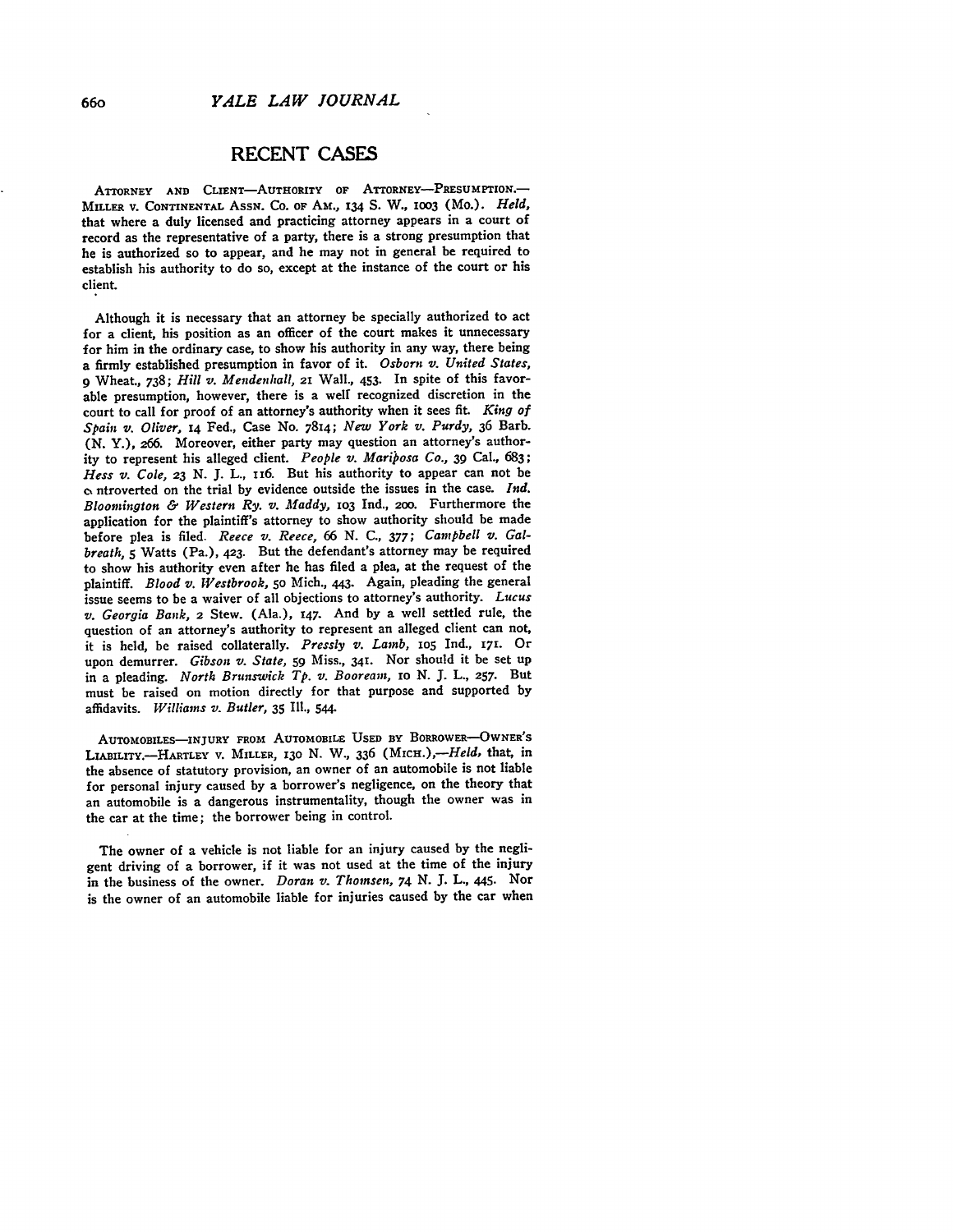it is in the possession of a purchaser who is to pay the price out of the proceeds of hiring same. *Braverman v Hart, ios* **N.** Y. Supp., io7. Nor is the owner liable when his son is in the machine, but not with his permission, nor under his control. *Reynolds v. Buck,* 127 Iowa, 6or. But the owner is liable when the injury is committed while his servant is using the car in the course of his employment. *Curley v. Electrical Vehicle Co., 74* **N.** Y. **Supp., 35.** However, when the negligent parties are driving an automobile of their employer, but not engaged in his business, nor under his control, there is no lability on their master. *Clark v. Buckmobile Co.,* 94 **N.** Y. Supp., 771. The mere proof of ownership of the automobile **by** defendant, without evidence that the machine was being used in the course of his business, is not sufficient to establish defendant's liability.Lotz v. *Hanlon,* **217** Pa., **339. A** chauffeur, who, in violation of his employer's instructions, takes out the latter's automobile for his own pleasure, is not acting within the scope of his employment, and his employer is not liable to strangers for his negligence. *Stewart v. Baruch,* **93 N.** Y. Supp., *161; Patterson v. Kates,* **152** Fed., 481. Hence, when plaintiff introduces defendant's chauffeur as a witness, and the latter testifies that he was employed **by** defendant, but on cross-examination **by** defendant admits that he was engaged in the prosecution of his own business, contrary to the orders of defendant, at the time of the accident, his testimony justifies the court in granting a non-suit. *Quigley v. Thompson*, 211 Pa., 107. Where plaintiff is injured through the negligence of a chauffeur, who is acting contrary to the orders of his employer, the mere fact that defendant knew that he was careless does not make him liable, since his continued employment of a careless servant is not the proximate cause of the injury. *Danforth v. Fisher, 75 N.* H., xii; *Jones v. Hoge,* 47 Wash., **663.** The weight of authority would seem to be that an automobile is not *per se* a dangerous instrumentality. *Steffen v. McNaughton,* 142 Wis., 49; *Slater v. Thresher Co., 97* Minn., **305;** *McIntyre v. Orner, i66* Ind., **57;** Cun*ningham v. Castle,* III **N.** Y. Supp., **IO57.** The case of *Cunningham v. Castle, supra,* has been overruled **by** *Ingraham v. Stockamore, 1x8* **N.** Y. Supp., **399,** on the ground that the Legislature, **by** regulating the registration of automobiles, and requiring licenses for chauffeurs, must have considered the automobile a vehicle of more than ordinary danger.

**CARRIERS OF PASSENGERS-NEGLIGENCE** OF **SERVANTS OF SLEEPING** CAR COMPANY-LIABILITY OF RAILROAD COMPANY.-NELSON V. ILLINOIS **CEN**tRAL RAILROAD COMPANY, **53** So., **6xg** *(Miss.).-Held,* that agents and servants of a sleeping car company on its cars, which are attached to and become part of the system of transportation used **by** a railroad company, are agents of the railroad company; and if a passenger on such a car is injured **by** the negligence of servants of the sleeping car company, the railroad company is liable in the same way and to the same extent as if the injury had occurred in its ordinary passenger coaches.

The general rule laid down in the principal case is upheld **by** the weight of authority. *Railroad Co. v. Ray,* 1o Tenn., **I;** *Gannon v. Railroad Co.,* 141 Iowa, **37;** *Railroad Company v. Lipscomb, go* Va., **137;** *Airey v. Pullman Co.,* **5o** La. Ann., 648. It has been held that the railroad company's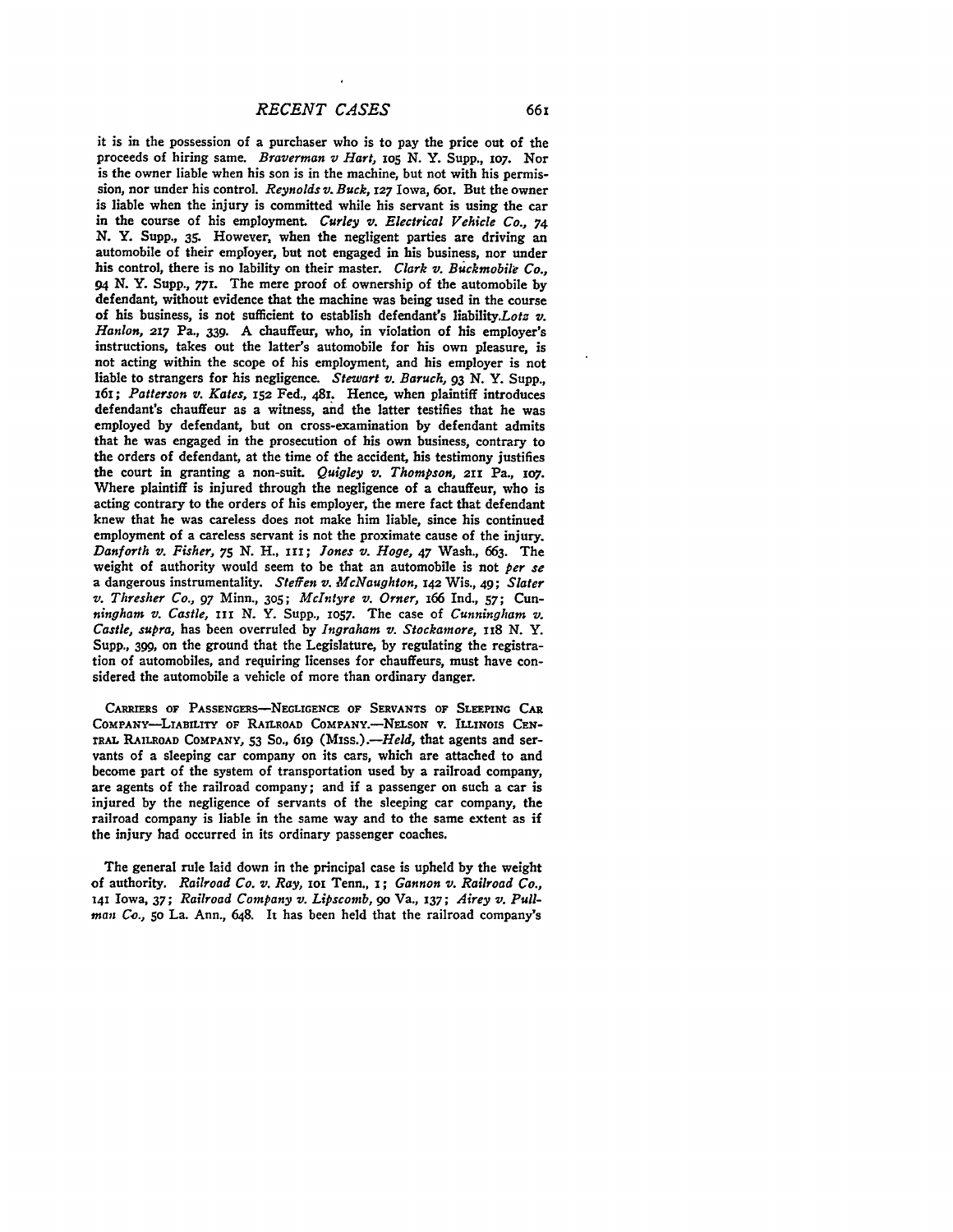liability is limited to acts done **by** the sleeping car servant in performance of the carrier's contract of transportation, and does not extend to breaches of duty pertaining peculiarly to the contract of the Pullman Company. *Calhoun v. Pullman Co.,* **86 C. C.** *A.,* **387;** *Taber v. Railway Co.,* 81 **S. C., 317.** But other courts hold that the railroad company is liable for all the acts of the sleeping car servant, done within the scope of his authority. *Dwinelle v. Railroad Co., i2o* **N. Y.,** *117; Railway Co. v. Raine,* **13o Ky.** 454. The reason usually assigned for this rule is that the sleeping car has been adopted as a part of the railroad company's train, and is under its control. *Railroad Company v. Church,* **155** Ala., **329;** *Railway Co. v. Perkins,* **21** Tex. Civ. **App.,** 5o8. The passenger has a right to assume that the servants in the sleeping car are the servants of the railroad company. *Thorpe v. Railroad Co., 76* **N.** Y., **4o2;** *Railroad Co. v. Walrath,* **<sup>38</sup>**Ohio St., 461. The Railroad Company is not relieved of any of the duties which it owes the passenger **by** reason of the passenger making a separate contract with a sleeping car company for special accommodations. *Campbell v. Railway Co.,* **83 S. C., 448.** Nor can the railroad company evade any of its duties **by** entering into any agreement with the sleeping car company. *Pennsylvania Co. v. Roy,* **1o2 U. S., 451;** *Kinsley v. Railroad Co.,* **125** Mass., 54.

CONTRACTS-CONTRACTS NOT TO ENGAGE IN BUSINESS-LIABILITY OF PARTY.-GALLUP ELECTRIC LIGHT **Co.** v. **PACIFIC** IMPROVEMENT **CO., 113** PAC., 448 (N. M.).-*Held*, that under a contract not to engage in business in competition with the purchaser of property, the party bound is not precluded from loaning money to others, even though they may use it to embark in business in competition with the purchaser.

It is well established that whenever there is a contract not to engage in a business, it is a question of fact and of the construction of the contract, whether or not the party bound has **by** subsequent action become liable for breach of the contract. *Booth v. Siebold, 37* **N.** Y. Mic., ior. However, it has been held, in accord with the principal case, that if one **covenants not to engage in** a certain trade he does not violate his contract **by** merely loaning money to another engaged in such business. **2** *High on Injunctions,* Sec. **1176, p. 975, 2d** ed.; *Bird v. Lake,* **I** Hem. & **N., 338.** Yet, the intention of the parties must be looked to, and loaning money to a competing firm to enable them to establish a competing business has been held to be a breach under a contract not to engage in business directly or indirectly in competition with the purchaser of property. *Davis v. Barney,* **2** Gill & **J. (Md.), 382.** And where adequate damages cannot be estimated for the breach of such covenant an injunction is the proper remedy. *Baker v. I ottsmeyer, 75* Ind., **451.** If a party so contracting attempts to run such business through his representative, as a subterfuge to escape the penalty of the breach, he will be enjoined. *Barrett v. Ainsworth,* **x56** Mich., **35.** Furthermore, neither the mode nor the rate, nor the name **by** which defendant calls his business, makes any difference; the question is, whether or not it is actually a competing business and belonging to the defendant. *Richardson v. Peacock, 28* **N. J. Eq, Z57.**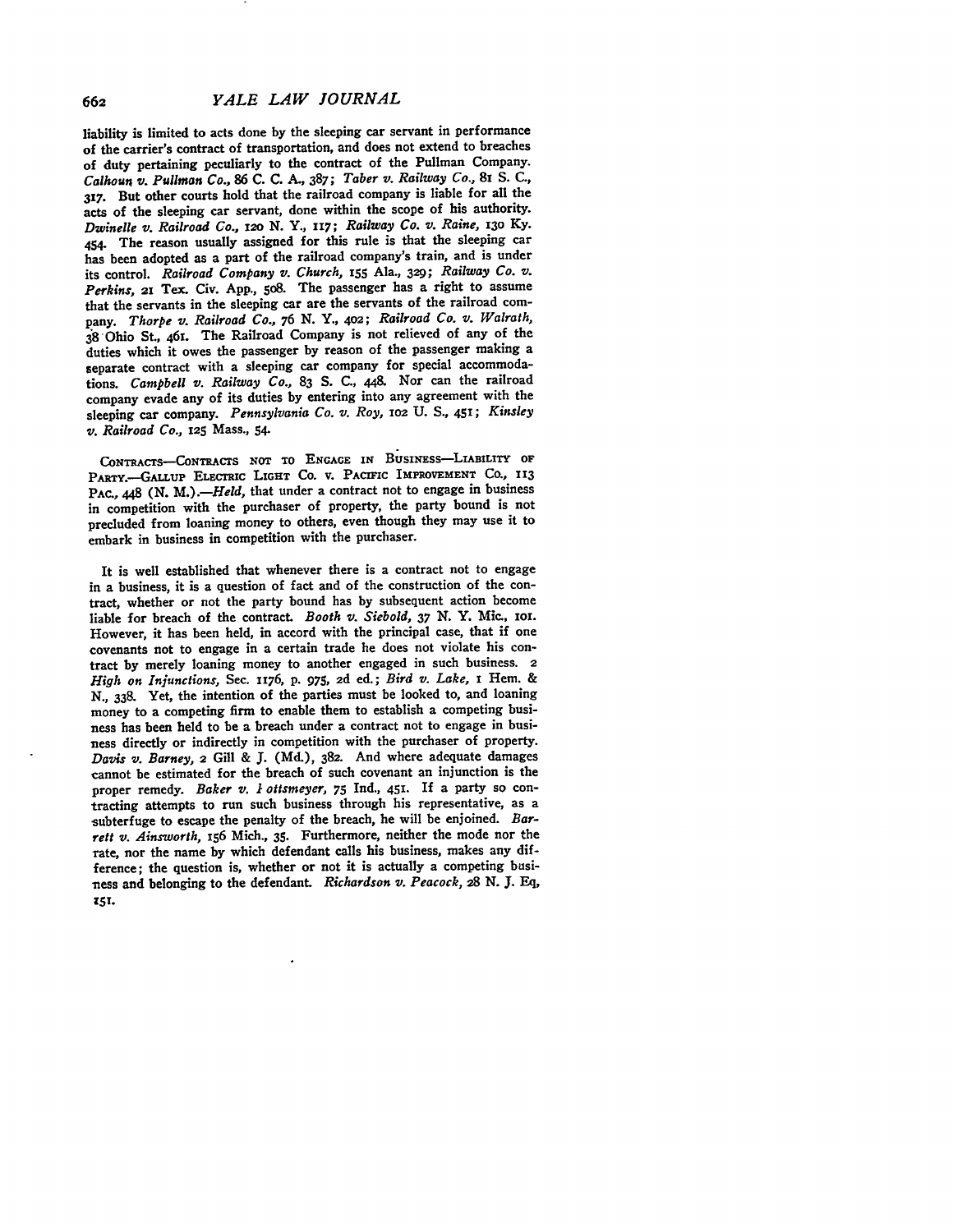DEAD BODIES-RIGHT OF POSSESSION-CIVIL LIABILITY FOR ILLEGAL ACTS-DAMAGEs.-HASSARD v. **LEHANE, 128 N.** Y. Sup., *I6r.-Held,* that a mother legally entitled to the possession of the corpse of her son may recover of one illegally dissecting or otherwise mutilating the remains, damages measured **by** the injury of her feelings caused thereby.

Since at common law there could-be no such thing as property in human remains, *in re Brick Presbyterian Church,* **3** Edw. **Ch. (N. Y.),** *i55; Bessemer Land and Imp. Co. v. Jenkins, ini* Ala., **135,** no action for civil damages would lie for injuries to a dead body. 2 *Blackstone Comm., 429; King v. Sharp, 7* Cox **C. C., 214.** However, according to the modern rule, property in the nature of a trust is recognized in human remains.<br>Pettigrew v. Pettigrew, 207 Pa. St., 313. And there is a well recognized rule in the United States of the right of posession of a corpse for Christian burial in a public cemetery. *Page v. Simonds,* **63 N.** H., **17;** *Dogert v. Indianapolis,* etc., **13 Ind., 134.** Accordingly, **the** wife may recover damages for an unauthorized dissection of the husband's body, mental anguish being an element in determining damages. *Larson v. Chase, 47* Minn., **3o7.** So a father may recover for an unauthorized autopsy upon the **bddy** of his child. *Burney v. Childrens Hosp., i69* Mass., *57.* Or, the nearest of kin may recover for the mutilation of a dead body, and the mentai anguish may be considered in determining damages. *Magher v. Driscoll, 99* Mass., 281; *Koeber v. Patik* **123** Wis., 453. In Rhode Island it has been held that while an injury to the possession of a dead body is not a subject for which the common law would give relief, yet equity will enjoin any infringment upon such rights. Pierce v. Swan Point Cemetery, 10 R. I., 227. Furthermore, it is the rule in other jurisdictions that since there could be no property in the cadavery of an intestate, a personal representative cannot maintain an action for damages for willful or negligent mutilation of the body, although he may sue for injuries to the wearing apparel to the decedent. *Griflith v. Charlotte R. R. Co.,* **23** *S.* **C., 25.** So, it has also been held that there could be no recovery for mental by the negligence of a railroad train, where there was no mutilation of the body. *Hockenhammer v. Lexington and E. Ry. Co., 24* **Ky.** Law Rep., **2383.**

ELECTIONS--CONTEST-JURISDICION.-BRADBURY **V. WIGHTMAN, r34 S.** W., *<sup>511</sup>(Mo.).-Held,* that where a legislative provision gave the courts juris- diction over contested elections of all public officers, except Governor and Lieutenant-Governor, and also ordered that the General Assembly should designate the courts to have such jurisdiction, but the Assembly mentioned those public officers, over contests for whose offices the Supreme Court was to have jurisdiction, specifically by name, and later a public<br>office was created; that the Supreme Court had no jurisdiction over such office. Graves, *J., dissenting.*

The case under discussion is based on the *maxim,"Expressio unius est exclusio alterius,"* that is, the expression of certain things in a statute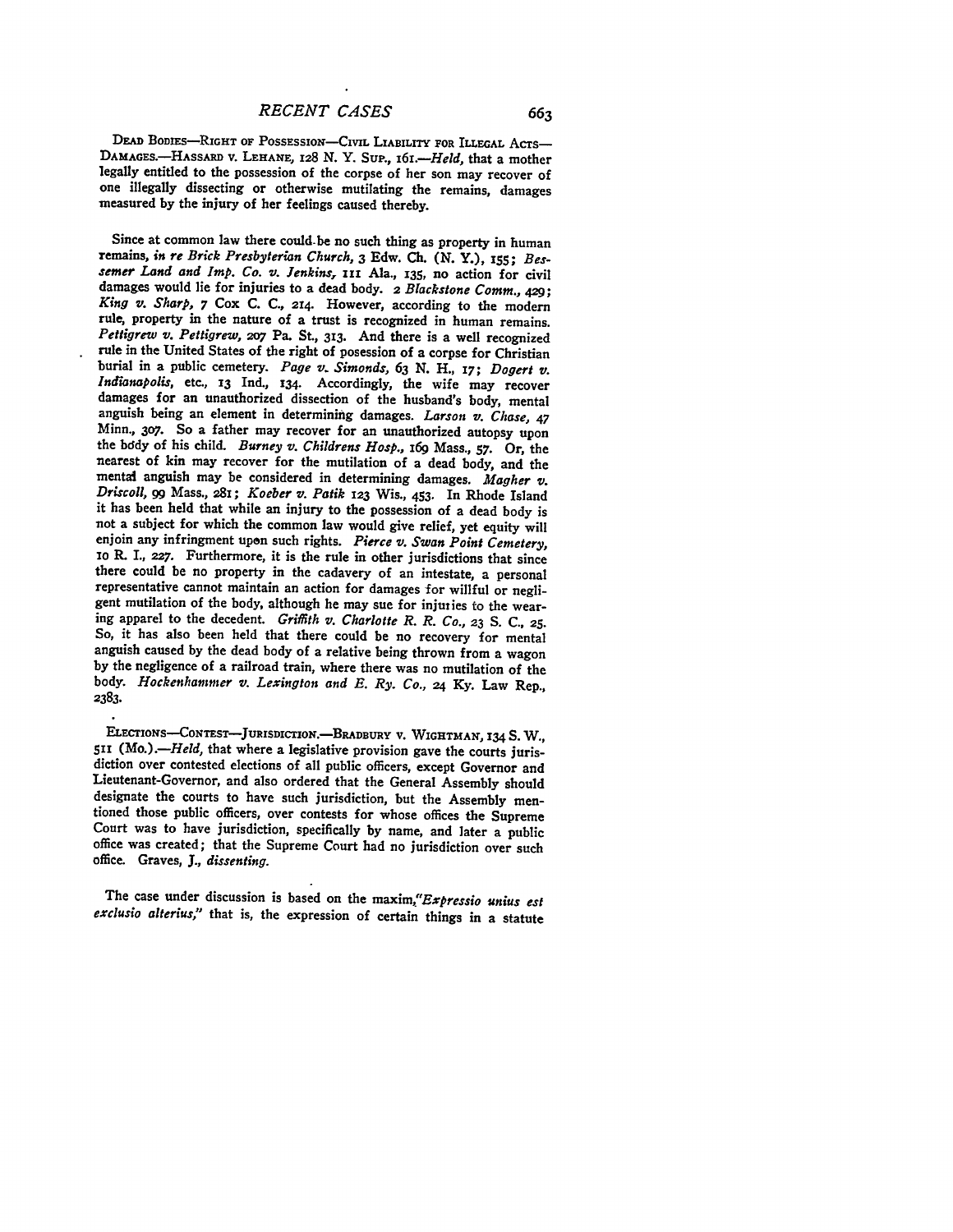*YALE LAW JOURNAL*

presupposes the exclusion of things not mentioned; *Johnson v. Southern Pa. Co.,* **117** Fed., 462; *Perkins v. Thornburgh,* io Cal., **x89;** and so the enumeration of property which may be exempted from taxation is a limitation on the power of the legislature to exempt any other property. *Consol. Coal Co. v. Miller,* **236 Ill., 149.** And it has been held that even should the court be convinced that some other meaning is intended **by** the law-making power and even though literal interpretation should defeat the purpose of the enactment, yet the statute must be literally construed. *State v. Insurance Co. of North America,* **71** Nebr., **32o;** *Black on Interpretation of Statutes; Ch.* **3,** Sec. **26.** *Doe v. Considine;* **6** Wall **(U. S.), 458.** There is, however, strong authority for the proposition that the above-mentioned maxim should not be permitted to defeat the intention of a legislature; *Swick v. Coleman,* **218 Ill., 33,** and so it has been held that when a statute read, "whether the second marriage shall take place in England or elsewhere." This has been held to apply to places outside the King's dominions, *Rex v. Russell* (igoi), **A. C., 446** *(overruling, MacLeod v. Att'y.-General of U. S. Wales* (i89x), **A. C.,** 455. This is especially held to be true when a class of things is mentioned and a new office of such class has come into existence since the passage of a statute. *State v. Frederickson,* ior Me., **37;** *Commonwealth v. Sylvester,* **13** Allen (Mass.), **247;** *Keith v. Quinney, I* Ore., 364. It has also been held that the meaning of one statute may be supplied **by** reference to another statute. *Commonwealth v. Goding,* **3** Met. (Mass.), **13o;** *United Societies v. Bank,* **<sup>7</sup>**Conn., 456. So it seems also that the intention of a legislature, when so discovered, must be followed though contrary to the letters of the statute. *Sedgwick on* Com. *and Stat. Law,* **232,** and this extension of interpretation applies especially when the act deals with a genus, the later office being a species. *Reg. v. Smith,* L. R., I **C. C.,** rio; *Lane v. Cotton,* **12 Modern,** 485, and thus a statute authorizing counties **to\*** take stock in railroads was held applicable to stock of railroads formed under a subsequent statute. *Stebbins v. Pueblo Co.,* **2** McCrary **(U. S.),** 196.

**ELECTION OF REmEIs-AcTs CONSTITUTING ELECTION-IN RE DYE'S EsTATE-113 PAC., 839 (N.** *M.).-Held,* that an appeal from a judgment dismissing an action **by** an heir to revoke the probate of a will on the ground of infancy is not abandoned because the heir, when of age, brings a second suit to revoke the probate. Wright and Roberts, **JJ.,** *dissenting.*

The case under discussion is in opposition to the rule that a party who prosecutes a second suit for the same cause, after judgment against him on the first suit, waives his right to prosecute further the former suit. *Ehrman v. Astoria R. R.,* **26** Ore. **377;** *Moore v. Floyd,* 4 Ore., **ioI;** *Liebuck v. Stahle,* 66 Iowa 749. Especially does this hold good when the complainant's bill has been abated and he files another bill in the same court, and during its pendency sues out a writ of error to a higher court. *Carr v. Casey, 2o* **Ill. 637.** Nor can a party prosecute his appeal from a judgment at law and his petition in chancery at the same time, and if he so does, the appeal at law is waived. *Gordon v. Ellison,* **9** Iowa, **317.** The same under consideration, however, finds some support in the doctrine that no act is so decisive as to constitute a conclusive election unless the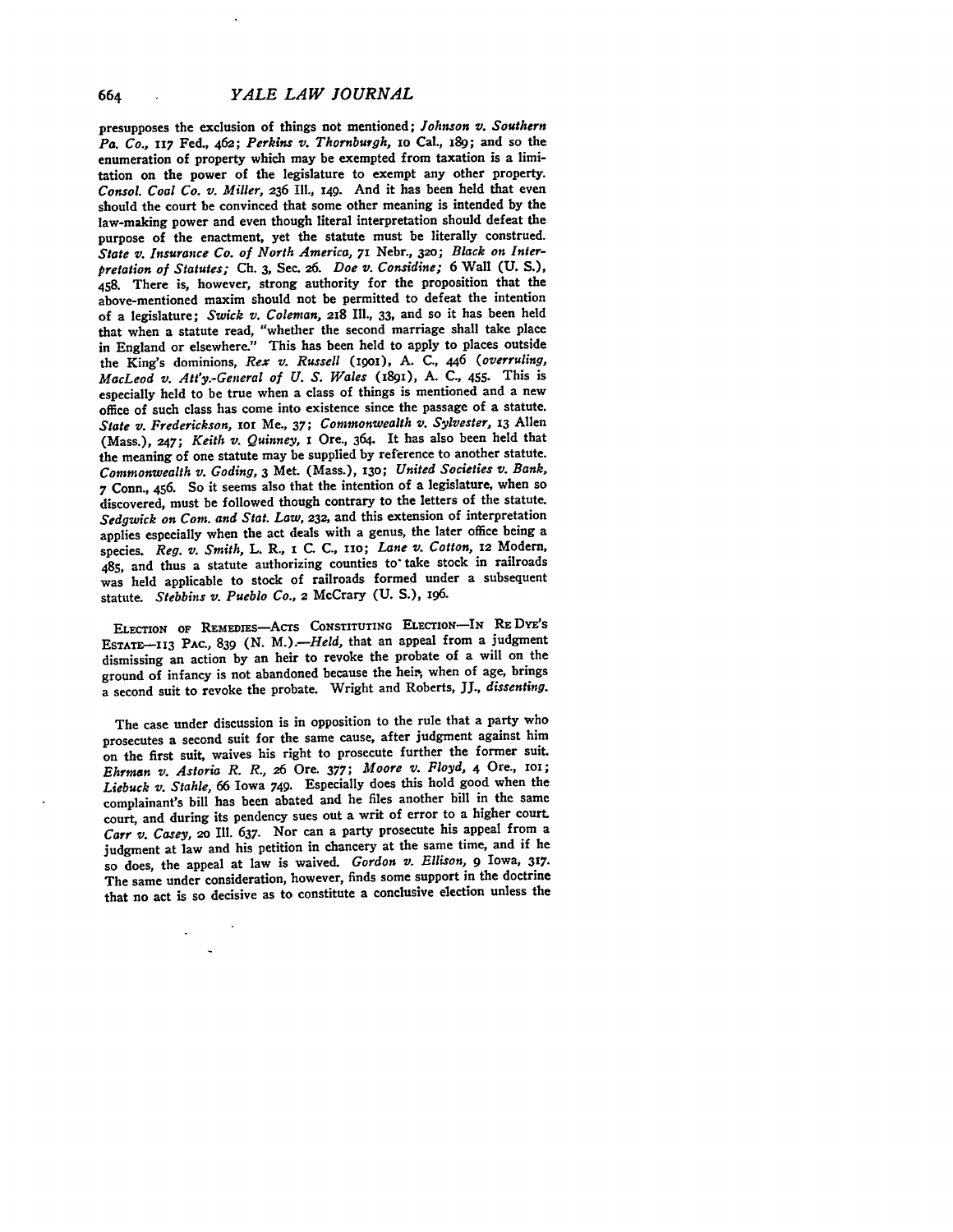remedial right on which the act is based is wholly irreconcilable with the remedial right which the subsequent action seeks to enforce. Conner  $v$ . remedial right which the subsequent action seeks to enforce. Conner *v. Palinquist,* **6z** Ill., **App. 551;** *Heidelbach v. Na'l Bank,* **33 N.** Y. Supp. 794. And it has been held that where a plaintiff has recovered judgment, realizing merely a nominal sum, that this does not preclude his asserting in a subsequent action that he has a lien on the personalty of the defendant. *Wemple v. Hawenstein, 46 N.Y.*, Supp. 288. So a suit on a note against a corporation is no bar to a second suit against the signers of the note who were officials of the corporation. *Bank of Brooklyn h. Wallis,* **32 N.** Y., Supp. **381.**

EXECUTORS AND ADMINISTRATORS-ATTORNEY OF ADMINISTRATION-RIGHT TO COMPENSATION.-GOODMAN V. GRIFFITH, 134 S. W., 1051 (Mo.).-*Held,* that an attorney does not forfeit his right to compensation from the estate for services rendered the administrator and his wife in presenting a claim in their favor against decedent's estate. Norton **J.,** *dissenting.*

Subject to the general requirement of good faith and reasonable prudence, an executor or administrator is entitled to employ and pay an attorney for advice in reference to the management of the estate. *Smyley v. Reese,* **53** Ala., **89;** *Roll v. Mason, 9* **Ind., App.** 65r. An attorney's fees contracted in procuring letters of administration is not a proper charge against the estate. *Wilbur v. Wilbur, x7* Wash., **683;** *In re Byrne's Estate,* **122** Cal., 260. But such fees are allowed an executor in contesting a will. *Bradley v. Andress,* **30** Ala., 8o; *Bratney v. Curry,* **33 Ind.,** 399; *contra, In re Parson's Estate, 65* Cal. 24o. But where legal proceedings are made necessary **by** wrongful acts of the administrator or executor then the attorney cannot collect his fees from the estate. *Jacoway v. Hall,* **67 Ark.,** *340; Ross v. Battle,* **113** Ga., **742.** And contrary to the principal case, an estate is not chargeable with the services of an attorney which are rendered .an administrator as an individual. *Wilkinson v. Ward, 42* Ill., **App.** 541; *Noble v. Jackson,* **132** Ala., **230.** But where it concerns him both personally and officially it is proper to apportion the counsel fees. *Roll v. Mason, 9* Ind., **App.** 651; *Nelson v. Bush,* **9** Dana **(Ky.), 1o4.**

GAMING-ACTION TO RECOVER MONEY LOST-PAYMENT.-MANN V. GOR-**DON, no** PAc., **1043 (N.** *M.).-Held,* that a plaintiff who engaged in a gambling transaction, and paid his loss **by** check some six weeks later, could recover under a statute providing that any person losing money at gambling might recover. Wright and Parker, **JJ.,** *dissenting.*

The general common law rule is to the effect that money lost at gaming, when the parties are in *pari delicto,* may not be recovered. *Weyburn v. White,* **22** Barb. **(N.** Y.), **82;** *West v. Holmes,* **26** Vt., **530,** though equity might grant relief to the loser; *Thomas v. Watson,* **9 Md. 536,** note, and would not allow the innocent indorsee of a note given for gaming to sue the drawer. *Talbot v. Hubble,* 2 Strange, 1154. **By** statute, however, in some jurisdictions, the loser may recover at law. *Jacob v. Clark,* riS **Ky.,** *255; Trumbo v. Finley,* **18 S. C., 305.** But the majority opinion in the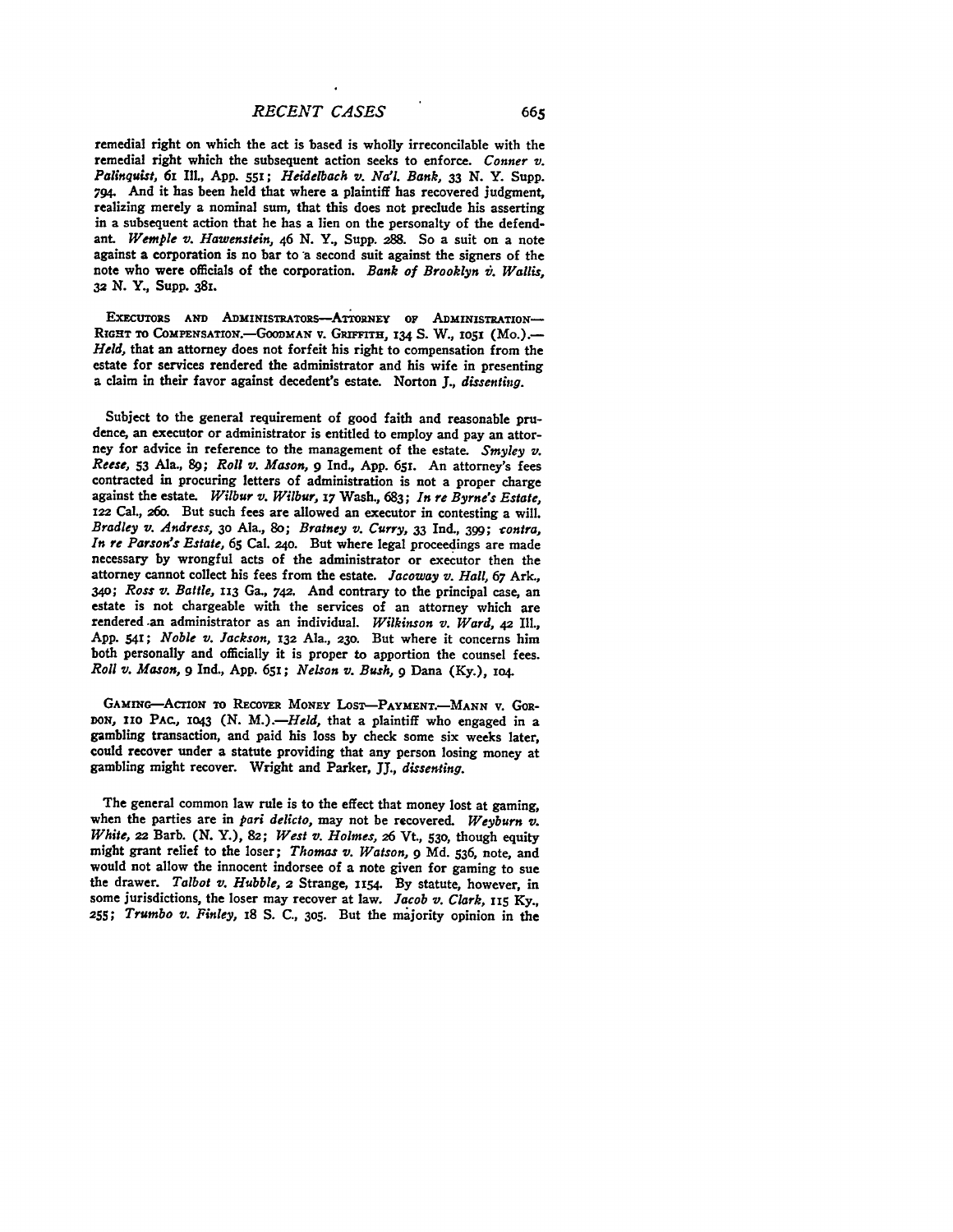case under discussion is contrary to the general American and English rule, that money subsequently and voluntarily paid after a transaction, with full knowledge of the facts, cannot be recovered, though the claim was invalid. *Cobden v. Kendrick,* 4 Durnford **&** East T. R., 431; *Flower v. Lance, 59 N.* Y., 6o3; *Beecher v. Buckingham,* 18 Conn., uio. Even though more was paid than was allowed **by** law. *Selby v. U. S., 47* Fed., 8oo. Nor can a set-off be maintained under such circumstances. *U. S. v. Clement & Newman,* Crabbe, 499.

INNKEEPER-LOSS OF PROPERTY OF GUEST-CARE REQUIRED OF INN-**KEEPER.-GImLYN** v. **HAUF, 126 N.** Y., **SUP.** *58.-Held,* that-where a guest left a hotel in October, i9o8, in debt to the proprietor, claiming to have left a chest with its contents, and made no inquiry about it until Novem**ber,** igog, when she tendered the amount of her debt and demanded delivery of the chest, and made no efforts to have its whereabouts discovered until March, i9io, such unexcused delay is sufficient to throw upon the guest the burden of proving actual negligence on the part of the innkeeper in failing to keep and restore the property left. Giegerich, **J.,** *dissenting.*

The prevailing view is that he is liable like the carrier, for all goods of the guest lost in the inn, unless the loss happened **by** act of God, or a public enemy, or **by** fault of the owner. *Mason v. Thompson, 9* Pick. (Mass.), **28o;** *Cunningham v. Bucky,* 42 W. Va., 671. Whatever view is adopted, it is agreed that upon loss or injury to the goods being shown, the innkeeper is *prima facie,* and the burden is on him of establishing such facts as will exonerate him. *Howe Mach. Co. v. Rease,* 49 Vt., **477.** It is generally held that after the relation of guest ceases, the innkeeper appears liable only as an ordinary bailee for the goods his departing guest may have left in his care. *Adams v. Clem,* 41 Ga., **665.** According to one view the liability of an innkeeper in such cases is merely that of a gratuitous bailee, who is responsible only for gross negligence. *O'Brien v. Vaill, 22* Fla., **627.** But some cases show a tendency to enlarge the liability of the innkeeper under such circumstances, beyond that of a bailee without compensation, and to hold him liable as a bailee holding property upon which he has a lien as a security for a sum due so as to be bound for ordinary care. *Giles v. Fauntleroy,* **13 Md., 126.** So some courts hold, where a guest pays his bill and departs, leaving his property behind, the innkeeper is merely a gratuitous bailee of the party, and in case of its loss is only liable for gross negligence. *Miller v. Peeples, 6o* Miss., 819; *O'Brien v. Vail, supra.* But other cases hold he is responsible for want of ordinary care. *Murray v. Marshall,* **9 Colo.,** 482. And where the guest leaves without paying his bill, the innkeeper is only liable as a gratuitous bailee for goods left with him. *Lawrence v: Howard,* I Utah, 142. As a general rule it would seem that a guest does not have to prove negligence of the innkeeper in order to hold him liable. *Burrows v. Trieber,* **21 Md., 320;** *Carter v. Hobbs,* **12** Mich., **52.**

**INSURANcE-MUTUAL BENEFIT ASSociATIoN-RIGHTS OF BENEFICIARY.- SAVAGE V. MODERN WOODMEN OF AMERICA, 113 PAC., 802** *(KANs.).-Held,*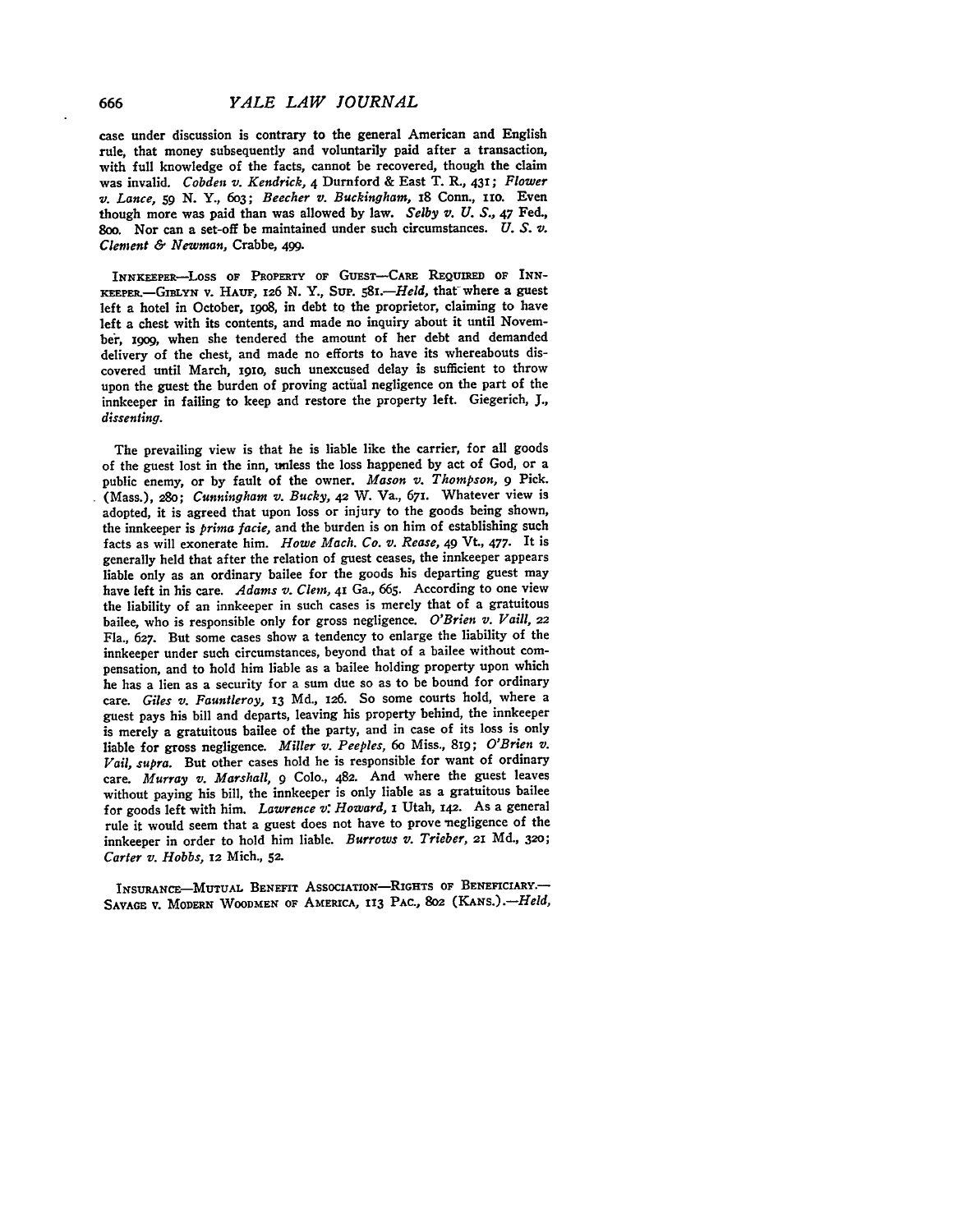that where the designation of a person as beneficiary in a mutual benefit association is made in pursuance of an agreement, founded upon sufficient consideration, the person so designated cannot be changed **by** the member, unless **by** reason of countervailing equities, although the rules of the order permit the member to change the beneficiary at will

There is some conflict of authority as to the right of a member of a mutual benefit association to change the beneficiary originally designated The weight of authority is, however, that such act is permissible. *Hoept v. Supreme Lodge K. of H.,* **113** Cal., **91;** *Carpenter v. Knapp,* roi Iowa *712; Ingersoll v. Knights of Golden Rule,* 47 Fed., **272;** *Book v. Book, i* Ont. **L** R., 86. But there is authority for the view that the beneficiary acquires a vested interest, as in an ordinary insurance policy. *Weisert v. Nuell,* 81 **Ky., 336;** *Love v. Clune, 24* **Colo., 237;** *Black v. Valley Mutual,* no power to change the original beneficiary. *Locomotive Engineers v. Winterstein, 58* N. **J. Eq.** i89; *Johnson v. Hall, 55* Ark., 874. Nevertheless, some jurisdictions, which hold generally that the member may change the beneficiary, rule that this power is lost in the case of a contract between the member and the beneficiary. *Carter v. Carter,* **35** Ind., **App.** *73; Smith v. N. B. Society, 123* **N.** Y., **85.** And so the member cannot change the beneficiary when named in consideration of past, present, or future advances. *McGraw v. McGraw*, 190 Ill., 604; *Leaf v. Leaf.* 92 Ky. 166. Nor when the beneficiary promises to pay the assessments and does so. Maynard v. Vanderwerker, 24 N. Y., Sup. 932. There are, however, cases which hold that even in the case of contracts, such as above, the member retains the right to change the beneficiary, whose remedy is solely for the breach of the agreement with him. *Sabin v. Grand Lodge A. 0. U. W., 6* **N.** Y., St. Rep. **151;** *Sovereign Camp W. W. v. Broadwell, 114* Mo. App. 47**I**, on the ground that the power of appointment is a matter between him and the lodge and cannot be limited by his contract with a third person. *Learned v. Tallmadge,* **26** Barb. (N. Y.), **444.**

**JUDGmENT-REs JUDICATA-ACQUITTAL OF CRIMINAL OFFENSE-STATE** *V.* **ROACHr,** *112* **PAC.,** *15O (KAN.).-Held,* that an acquittal upon a criminal charge is not a bar to a civil action brought against the defendant by the state, although, in order to recover, it must prove him to have been guilty of the offense.

This rule is not based on the mere fact that one proceeding is criminal and the other civil, but on the fact that in the criminal proceeding defendant's guilt must be proven beyond a reasonable doubt, while in the civil action a fair preponderance of evidence is sufficient. *U. S. v. Donald-Shulz Co.,* 148 Fed., 581; *State v. Bradnack, 69* Conn., **212;** *Riker v'. Hooper, 35* Vt., 457. As a general rule, a judgment rendered on the merits **by** a court of competent jurisdiction precludes and bars subsequent litigation between the same parties, or their privies, on the same cause of action. *Oman v. Stone Co.,* **x34** Fed., 64; *Stearns v. Fire Ins. Co., 124* Mass., 61. Furthermore, the constitutional provision that no man shall be twice punished for the same offense has been held to bar the state from bring-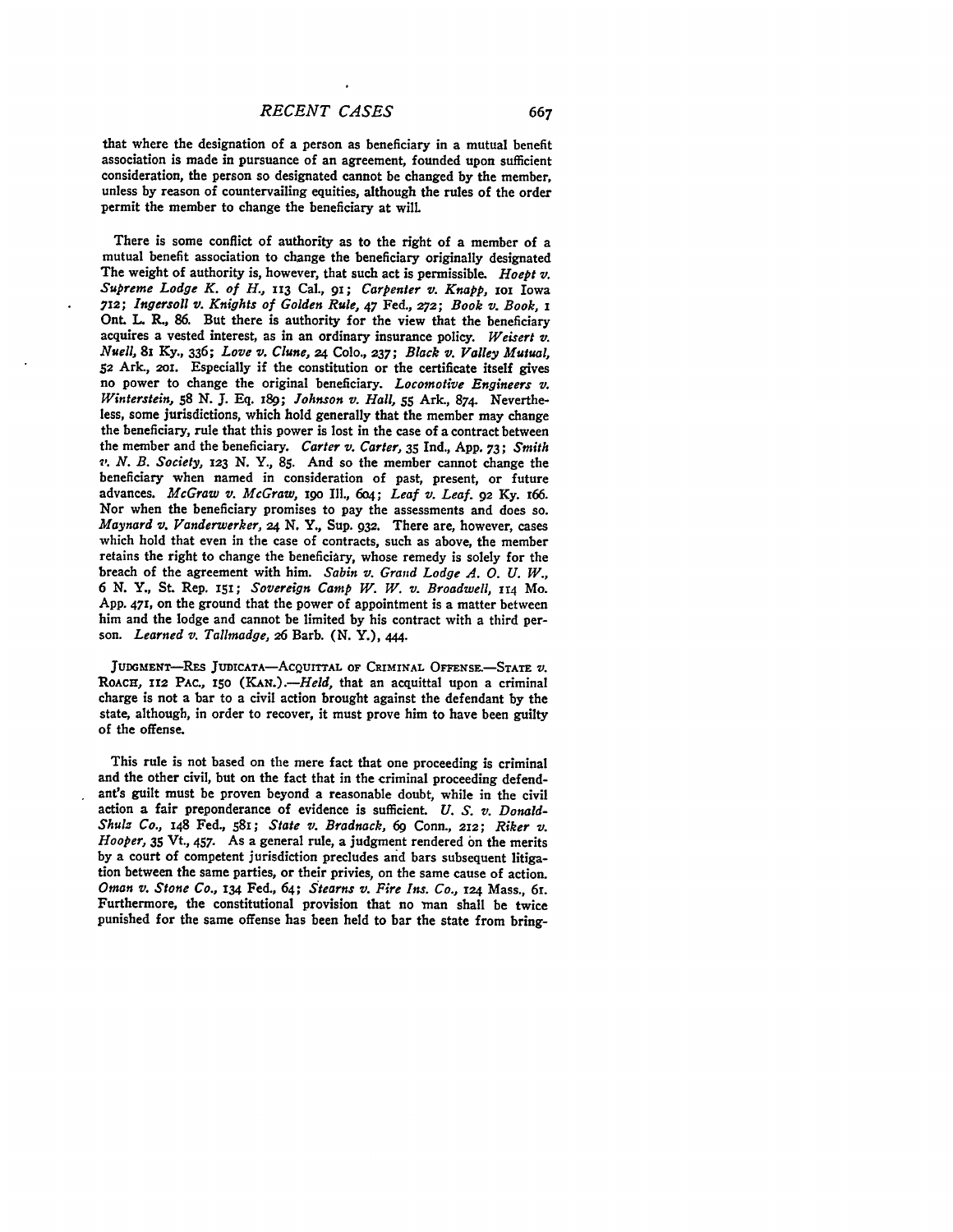a civil action to enforce another penalty against a defendant who has been convicted of the same offense in a criminal proceeding. *Coffey v. U. S.,* 1x6 **U. S.,** 436. But this decision has been limited **by** the case of *Stone v. U.* **S.,** 167 **U. S.,** 178, **so** that it does not apply where the purpose of the civil action is dissimilar from that of the criminal proceeding. The rule laid down in the case of *Stone v. U. S., supra,* has been upheld in a great many cases. *State v. Meek,* **112** Iowa, **338;** *In re Campbell, 197,* Pa., **582;** *In re Attorney, 86* **N.** Y. **563;** *McGrath v. Board of Excise, i8* **N.** Y., Sup. **884;** *State v. Miller,* 48 Me., **576;** *State V. Corron, 73* **N.** H., 434. It is well settled that a judgment in a civil proceeding is no bar to **a** civil action brought **by** an individual against the same defendant, since **a** private wrong inflicted **by** a criminal act is not merged in the public wrong, nor is the public prosecution intended to supersede or preclude the private action. *Fowle v. Child,* 164 Mass., **210;** *Breinig v. Brienig, 26* Pa. i61. The weight of authority is that such a judgment is inadmissible as evidence in the civil action. *Doyle v. Gore,* **15** Mont., **212;** *Railway Co.* **v.** *O'Quin, i24* Ga., **357;** *contra, Bankston v. Folks,* **38** La. Ann., **267.**

**JUDGMENT-TRANSFER** TAXES-FFECT **OF JUDICIAL PROCEEDINGS IN ANOTHER STATE.-IN** RE CummixGs' ESTATE, **127.N.** Y., Sup. *og.-Held,* that in a proceeding to impose a transfer tax on a resident decedent's estate, the state is not bound **by** a decision in another state, in a proceeding to which it was not a party, that decedent resided there and that his personalty was distributable according to the laws there. Ingraham, **J.,** *dissenting.*

Under the Constitution of the United States each state is bound to give full faith and credit to the judgment of the courts of other states in the Union. But the constitutional provision does not require that one state shall within its territory, enforce the laws of another state. *Dunham v. Dunham,* **57** Ill., App. 475. The judgments of sister states are given, generally, the same effect as they have in the states where they were rendered and no more. *Cannon v. Brame,* 45 Ala., **262;** *Bank of North America v. Wheeler,* **28** Conn., 433. In no case, however, are they given effect where the court had no jurisdiction. *Jones v. Warner,* 8i Ill., 343; *Pennoyer v. Neff, 95* **U.** *S.,* **714.** And a court's determination of its own jurisdiction is not final. *Sheldon v. Wabash R. Co.,* io5 Felt., **785.** It is the general rule that two states cannot tax at the same time the same property, nor has a state jurisdiction to tax property and interests lying outside of its borders. *Railroad Co. v. Jackson,* **7** Wall, 267. Real estate is governed **by** the law of the *situs* and being subject to the jurisdiction of the courts of the state where it is situated cannot be directly affected **by** the judgment of a court of another state. *Clarke's Appeal,* **70** Conn., **I95;** *Cooper v. Hayes, 96* Ind., **386.** Tangible personal property situated within a state can be taxed without regard to the residence of the owner. *People v. Board of Trustees,* 48 **N. Y., 39o.** And it seems that the same rule governs in the case of transfer and inheritance taxes. *In re Lord's Estate, 97* **N.** Y., Sup. **553;** *In re Lewis' Estate,* **203** Pa., **211.**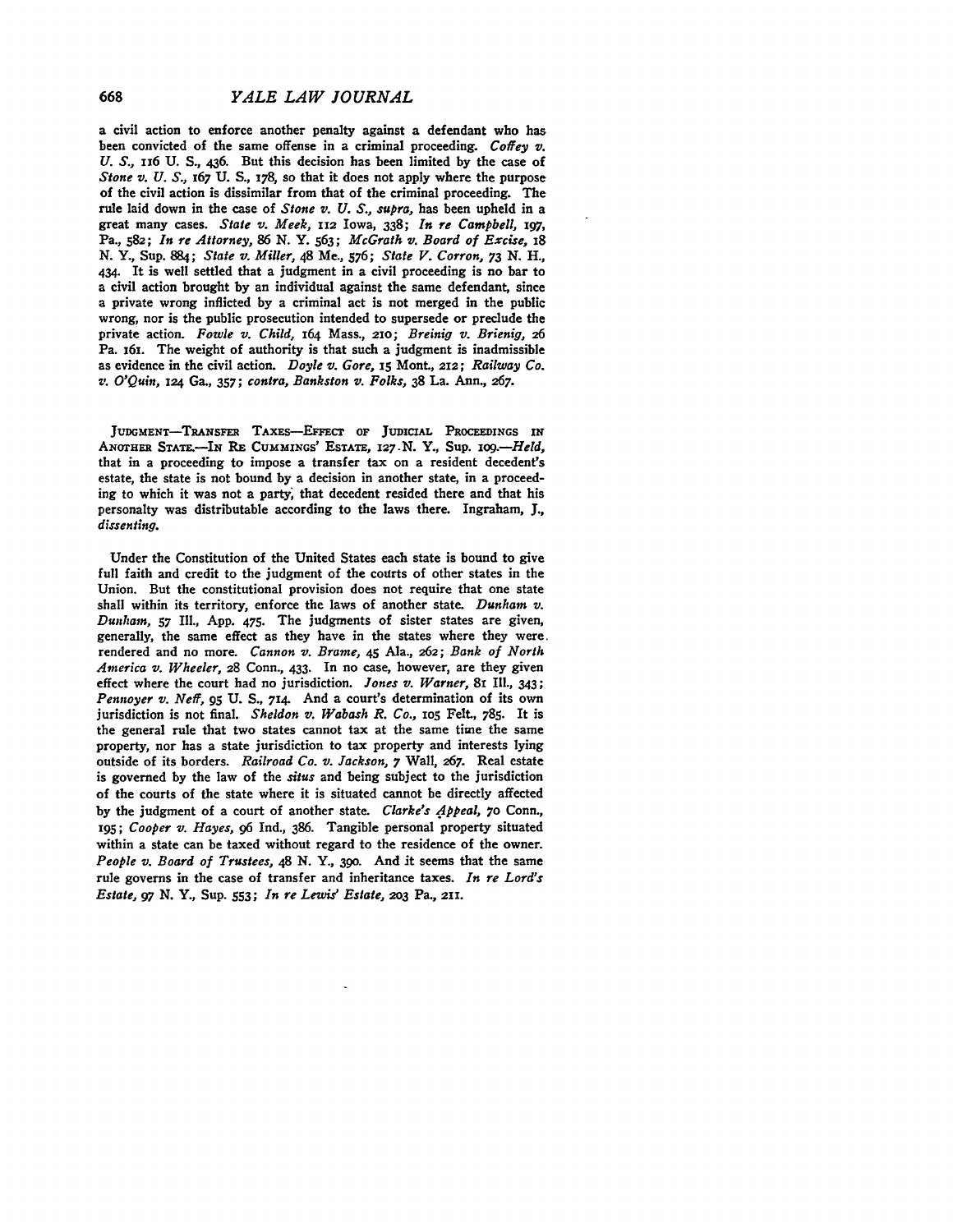LIBEL AND SLANDER-WORDS ACTIONABLE-ALLEGATIONS IN PLEADING. **CAR ENTEs** V. GRIMES PASS *MINING* **Co.,** 114 PAC., *42 (IDAHo).-Held,* that the ends of justice and the public good can be best served **by** allowing litigants to freely plead any material matter in a judicial proceeding to which they are parties, holding them accountable only for defamatory matter which is neither pertinent nor material to the issue under inquiry.

The weight of authority supports the proposition laid down in the principal case. *Dunn v. Southern Ins. Co.,* i6 La. 431; *McGehee v. Insurance Co.,* **112** Fed., **853;** *Kemper v. Fort,* **219** Pa. **85.** This rule applies also to words spoken **by** counsel during the course of the trial; *Maulsby v. Reifsnider,* **69 Md.,** x43; *White v. Carroll, 42* **N.** Y., 161; and to remarks of a complainant who is conducting a prosecution before a justice of the peace in behalf of the Commonwealth. *Hoar v. Wood, 3* Metc. (Mass.), **z93.** In England, statements made during a trial are absolutely privileged, regardless of their relevancy. *Munster v. Lamb,* Ii *Q.* B. **D., 588;** *Scott v. Stansfield,* L. R. **3,** Ex. **=2o.** But in America, when the words are not pertinent and material, the rule of protection does not apply. *Moore v. Nat'l. Bank, 123* **N.** Y., 42o; *King v. McKissick,* 126 Fed., **215. A** mere averment that the statements were false and malicious, without alleging that they were not pertinent and material, is insufficient. *Harting v. Shaw,* **130** Mich., **177.** Defendant may show that he believed in good faith that they were pertinent and material, and thus rebut the presumption of malice. *Burdette v. Argile, 94* **Ill., App.** 171. But where the statements were clearly impertinent, defendant cannot justify **by** showing his belief that they were true. *McGlaughlin v. Cowley,* **127** Mass., 36. The cardinal inquiry is whether the matter was pertinent to the issue involved. *Crockett v. McLanahan,* iog Tenn. **5r7.** This is a question of law for the court. *Harlow v. Carroll,* 6 **App. D. C., i28;** *Jones v. Brownlee,* **x6r** Mo., **258.** In Louisiana, it has been held that defamatory judicial allegations are not libelous and actionable, unless shown to have been false, malicious, and without probable cause. *Lescale v. Schwarz,* **1x8** La., **718.** When libelous matter is contained in pleadings prepared **by** an attorney, it will be presumed, until the contrary is shown, that his client authorized the act. *Insurance Co. v. Thomas,* **83** Fed., 8o3. The privilege given **by** this rule applies only to publication during the frial; hence a newspaper which wrongfully publishes a slanderous account of a judicial proceeding is liable. *Park v. Free Press Co., 72* Mich., 56o.

RAILROADS-INJURIES **TO TREPASSERS-USE OF RIGHT** OF WAY.-SOUTH-**ERN** Ry. Co. **v."** WiLrY, *7o* **S. E., 51o** *(VA.).-Held,* that where railroad tracks have long been used as a pathway with the knowledge and acquiescence of the company, it was bound to keep a reasonable lookout for persons upon the track.

A person who, without permission, walks upon the tracks of a railroad company, is a trespasser, though the portion of the track where he walks is habitually used **by** pedestrians. *Eggmann v. St. Louis, A. & T. H. R. Co.,* 47 **Ill., App. 5o7.** Nor does the mere acquiescence on the part of a company in the use of its track by the public confer any right to use the same. *Wilmurth's Adm'r. v. Ill. Cent. R. Co.,* **25 Ky.** Law Rep., 67r. But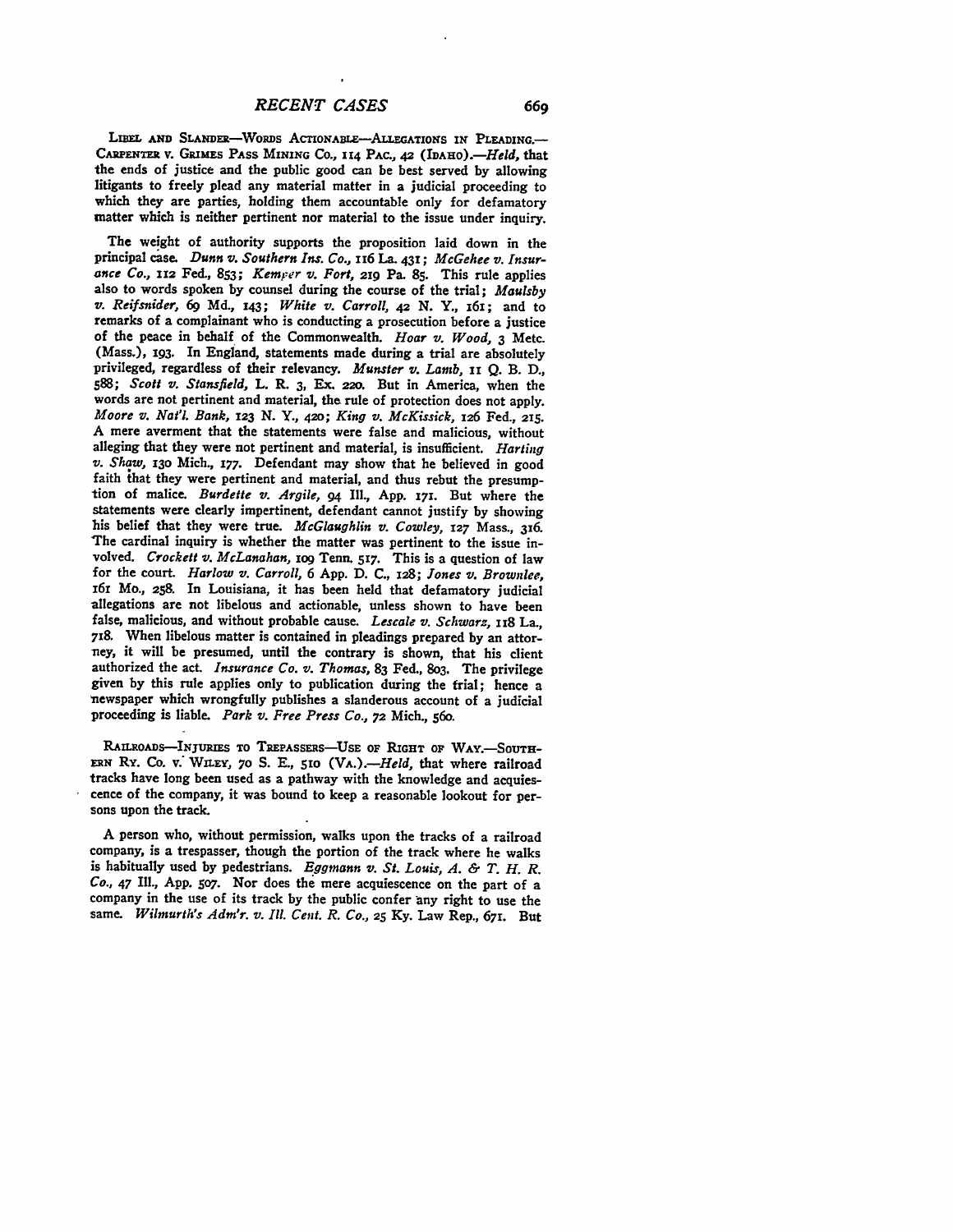in some jurisdictions if the use of the tracks continues habitually, with the company's knowledge and without its objection, it is sufficient to constitute the person so using it a licensee. *Minot v. Boston, etc., R. Co., 74* **N.** H., 23o; *Swift v. Staten Island Rapid Transit R. Co., 123* **N.** Y., 645. And in respect to trespassers on the track of the company the weight of authority holds that there is no positive duty owing them. *Terre Haute, etc., R. Co. v. Graham, 95* **Ind., 286;** *contra, Carter v. Columbfa, etc., R. Co.,* 19 **S.** C., 20. In some jurisdictions the English rule is adopted, that the company is not liable except, after becoming aware of the party's danger, reasonable care was not exercised to prevent injury. *Louisville, etc., R. Co. v. Black, 89* Ala., 313; *Burnett v. Burlington, etc., R. Co.,* x6 Neb., **332.** And the general rule is that a railroad company is not bound to keep a lookout for trespassers. *Terre Haute, etc., R. Co. v. Graham, 95* Ind., *286; Mobile, etc., R. Co. v. Stroud,* 64 Miss., 784. In most jurisdictions, in accordance with the principal case, the company is under the duty of using reasonable care to discover and avoid injuring trespassers whom it has reason to anticipate may be on the tracks. *Corbett v. Oregon Short Line Co.,* **25** Utah, **449;** *Brown v. Boston, etc., R. Co., 73* **N.** H., **568.** Other jurisdictions hold that actual knowledge must be imputed to the company in order to render the company liable for lack of reasonable care. *Cheney v. N. Y. Cent. R. Co., i6* Hun. (N *.Y.), 415; Erie R. Co. v. McCormick,* **69** Ohio St., 45.

REFORMATION OF INSTRUMENTs-DEEDs-PARTIES ENTITLED TO **SUE.-** GREER v. **WATSON, 54 So., 487** (ALA.) *.- Held,* that a subsequent purchaser may sue to correct a mistake in the description of land made in the conveyance **by** the original grantor.

The rule laid down by the principal case is supported by the weight of authority. *Sicher v. Rambousek, 193* Mo., *113; Stewart v. Brand,* **23** Iowa, *477; Gwyer v. Spaulding,* **33** Neb., **573;** *Hill v. Clark,* **32 Ky.** L. Rep., **595;** *May v. Adams,* **58** Vt., 74. Where a mistake in the description of land occurs in a series of conveyances under such circumstances as would entitle any one of the vendees to a reformation as against his immediate vendor, the last vendee is entitled to a reformation against the original vendor. *Blackburn v. Randolph,* **33** Ark., xig. But the fact that the subsequent grantee has this right does not bar the first grantee from bringing the suit. *Tillis v. Smith,* **io8** Ala., **264.** In Colorado it is held that the right to sue for reformation of a deed cannot be transferred merely **by** <sup>a</sup> conveyance of the land, and that such a suit must be brought **by** the original grantee, unless he has expressly assigned it to another. *Norris v.* Honestone Co., 22 Col., 162. The right of the sub-vendee to reformation of a deed will be enforced against a judgment creditor of the original grantor, and will displace the apparent. lien of the judgment on the land omitted from the deed. *Willis v. Gattman,* **53** Miss., **721;** *Blackburn v. Randolph, supra.* But equity will not grant such relief against one who has purchased the land in dispute from the original grantor, for value and without notice. *Willis v. Sanders,* **51 N.** Y. 384. One who shows no rights under a deed has no equity to have it reformed. *Rowley v. Towsley, <sup>53</sup>* Mich., **329;** *Gould V. Glass, 12o* Ga., **5o.** Hence a deed will not be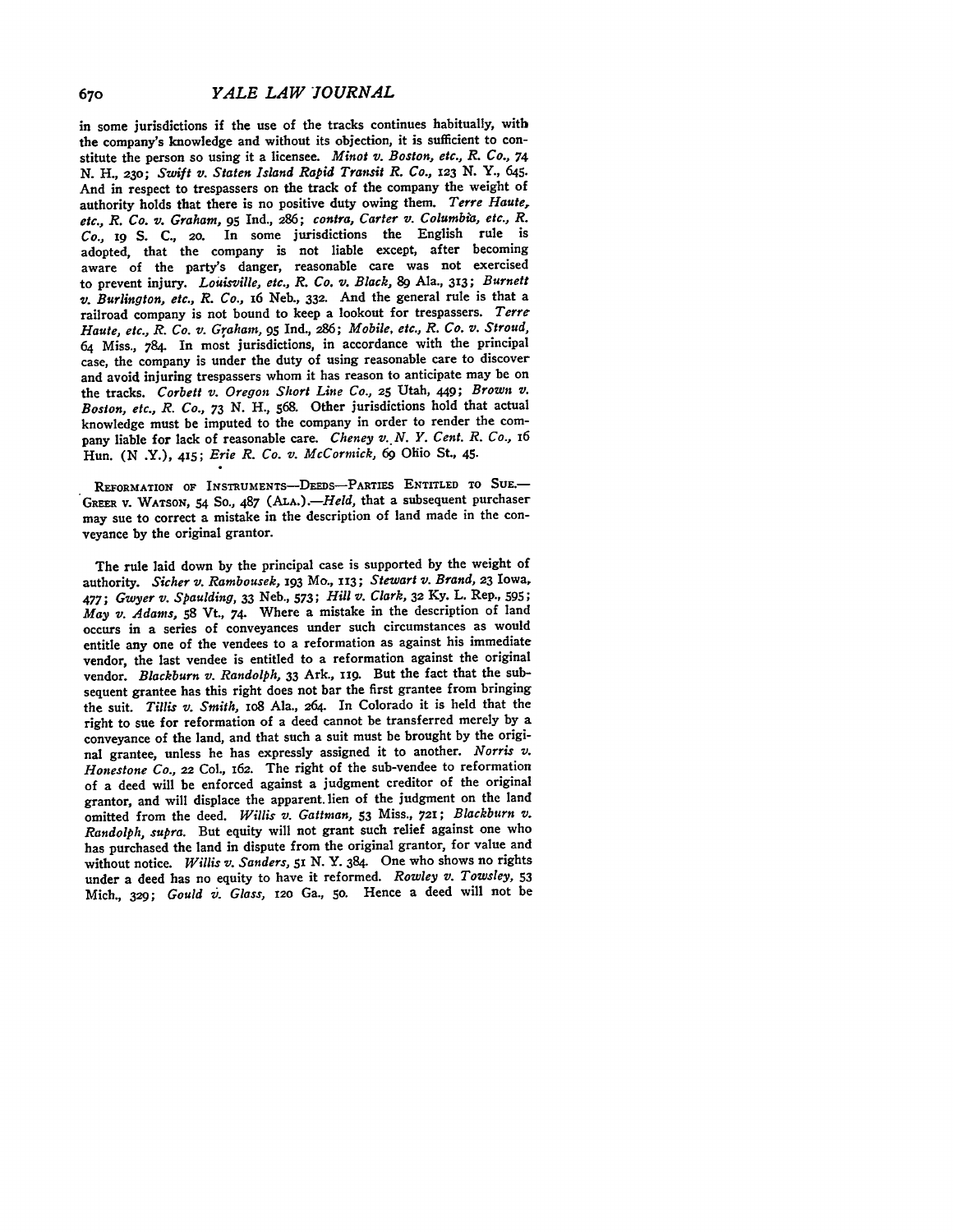reformed at the suit of a sub-vendee who has notice of the fact that the purchase price has not been paid, and who does not tender payment of same. *Hagman v.* Shaffner, **88** Mo., **25.** Where a mistake is made in describing land in a deed, but subsequent grantors describe it correctly, the last vendee is not entitled to use the original grantor for reformation, since there is no privity between the parties as to the mistake. Jackson v. Lucas, 157 Ala., 51. The statute of limitations does not begin to run against a bona fide purchaser without notice until the mistake is discovered and brought to his knowledge. *Hart v. Walton, 9* Cal. **App., 5o2.**

TRADE-MARxs **AND** NAmEs-UNFAiR COmPETTIoN-TEsT.-A. Y. McDoNALD & MORRISON MFG. Co. v. H. MULLER MFG. Co., 183 FED, 972.—<br>Held, that the test of unfair competition by the imitation of labels or marks, is not whether a difference can be recognized when the goods are placed side by side, but whether, when they are not side by side, an ordinary prudent person would be liable to purchase the one, believing that he was purchasing the other.

The general rule is in accord with the principal case, in that it does not constitute a practical and valid test that dissimilarities appear only when the articles are placed side **by** side. *Lawrence Mfg. Co. v. Lowell Hosiery Mills, x26* Mass., **325;** *Monol Tobacco Works v. Gensior, 32* N. Y. Misc., *87; Potter v. McPherson,* **21** Hun. **(N. Y.), 559.** And the weight of authority is to the effect that the similarity must be such that would deceive the ordinary prudent purchaser exercising ordinary care. *Van* Camp Packing Co. v. Cruikshanks Bros., 90 Fed., 814; Gannet v. *Ruppert*, 119 Fed., 814. A considerable number of cases have gone farther, however, and held that it is an infringment when the similarity be such as is calculated to mislead even ignorant and unwary purchasers that are not cautious. *Brooklyn White Lead Co. v. Masury,* **25** Barb. **(N. Y.),** 416; *Colman v. Crump, 7o* **N.** *Y.,* **573.** In the case of *Mossler v. Jacobs,* **66 Ill. App.,** 57r, an injunction was sustained preventing the use of the words "Six Big Tailors" as being so simlar to the name of "Six Little Tailors" as to deceive the unwary purchaser. Dissimilarities such as only an expert would detect are infringments. R. Heinisch's Sons Co. as only an expert would detect are infringments. *R. Heinisch's Sons Co. v. Baker,* **86** Fed., **765.** But letters or **figures** applied to merchandise by a manufacturer, for discriptive purposes alone, can not be appropriated **<sup>b</sup>**him for his exclusive use as a trade-mark. *Amoskeag Mfg. Co. v. Trainer, 1oi* **U. S.,** 51. Furthermore, regard must be taken as to the class of persons who purchase the particular article and the fact that goods are of a class purchased **by** persons who are easily deceived is a circumstance to be considered. *W. K. Fairbanks Co. v. R. W. Bell Mfg. Co., 77* Fed. Rep., **869;** *Rickitt v. Kellogg,* **28 N.** Y. **App.** Div., **ii.**

**TRIAL-DEMuRRER To EViDENCE-CONFLICTING EVIDENCE.-WINGFIELD** V. **MCCLINTOCK, 113 PAC.,** 394. *(KAN.).-Held,* that on the trial of a case, where there is conflicting evidence **on** the one hand tending to establish a material fact, and, on the other to disprove it, it is error for the court to sustain a demurrer to evidence, however strongly in the opinion of the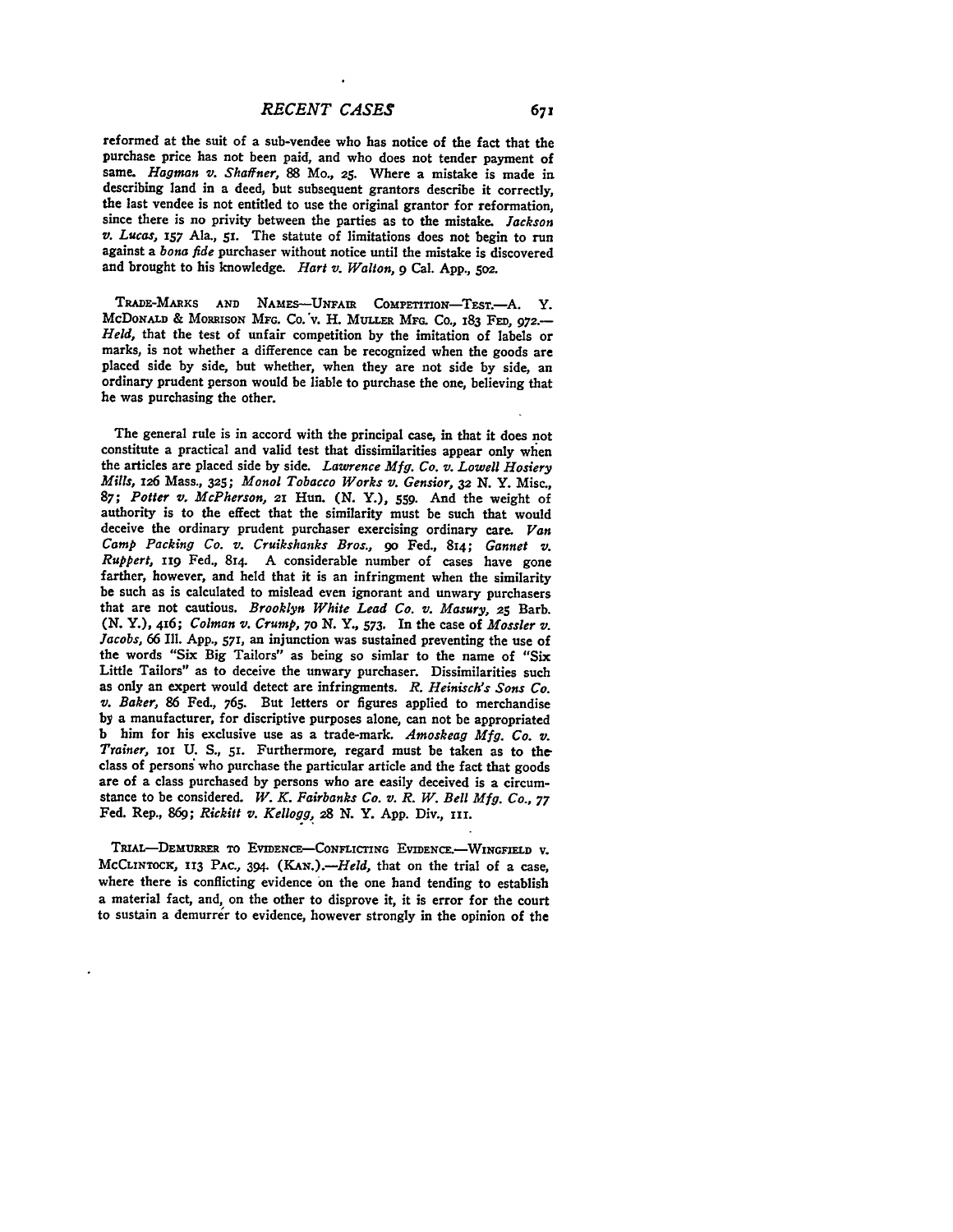court the preponderance of evidence may be against the party on whom rests the burden of the issues. Burch, *J., dissenting.*

The principal case is sustained **by** several other cases. *Jansen v. City of Atchison,* x6 Kan., **358;** *Howard v. Blythe,* **32** Tex., **8oo;** *Gregory v. Nesbit,* **35** Ky. **(5** Dana), **419.** But, although there are no cases to the contrary, the cases *supra,* either expressly or impliedly, held that there is no distinction between a demurrer to evidence and a motion for non-suit. The question raised **by** a motion for non-suit is, whether or not the points raised **by** the evidence are competent to support the issue, and not whether the evidence is sufficient to support these points. *Bridger v. Ashville & Spartanburg Ry. Co.,* **25 S. C., 24;** *Munroe v. Williams,* **35 S. C.,** *572.* The question raised **by** a demurrer to evidence is whether or not the facts of the evidence, granting them to be true, support the issue. *United States v. Smith,* **24 U. S. (xi** Wheat), 171; *Gates v. Nobles, 1* Root (Conn.), *344; Humphrey's Admr. v. West's Admrs.,* 3 Rand (Va.), **516.** Hence one raises the question of the competency of facts if established, the other the sufficiency of the facts though competent.

It is well settled that a motion for non-suit can not be sustained if there is a conflict of evidence or a question of fact to be determined. *Chi. & N. W. Ry. Co. v. Olney,* **71** Fed., **95;** *Wheaton v. Newcombe, 48* **N.** Y. Super. (16 **J.** & **S.), 215.** It is equally well settled that the legal sufficiency of evidence is a question of law exclusively for the court. *Cuikshank v. Fourth Nat. Bank,* **26** Fed., 584; *Belt v. Marriott, 9* Gill **(Md.), 331;** *Thalheimer v. Lamont, 9* **N.** Y. St. Rep., 439. In the end, a demurrer to evidence admits the truth of all the plaintiff's evidence-which would eliminate the conflict-and considers it in the most favorable light possible for the plaintiff. *Thornton v. Bank of Washington,* **28 U. S. (3** Pet.), **36;** *Dormandy v. State Bank,* 3 Ill. **(2** Scram.), 236; *Patrick v. Hallet,* **i** Johns **(N.** Y.), **241.**

**WITNESSES-CREDIDILITY-EvIDENCE.--CITY OF MONTGOMERY V. WYCHE, 53** So., **86** *(ALA.).-Held,* that where a plaintiff sueing for a personal injury tesified that he believed in the existence of physical pain, evidence that he was a Christian Scientist, and as such, denied in his religious belief the existence of pain, was properly excluded, if introduced to impeach his credibility.

The general American rule agrees with the case under discussion, and holds that laws providing that no person shall be incompetent to testify on account of his religious belief, have been interpreted to prevent any inquiry into that belief for the purpose of affecting credibility. *State v. Scheleusky,* 128 Ill. **App.,** i; *People v. Copsey, 71* Cal., 548. Such laws as referred to have generally been passed throughout the country. *State Const. of Cal.,* Preamble, Art **1,** *3; N. H. Const.,* Bill of Rights, Art. **5;** *Alabama Const.,* Sec. 3, and so it has been held that it could not be shown, for the purpose of discrediting a witness' testimony, that he did not believe in God. *Dickinson v. Beal,* ro Kan. **App., 233.** Nor can the testimony of a child, otherwise competent, be impeached because it could know